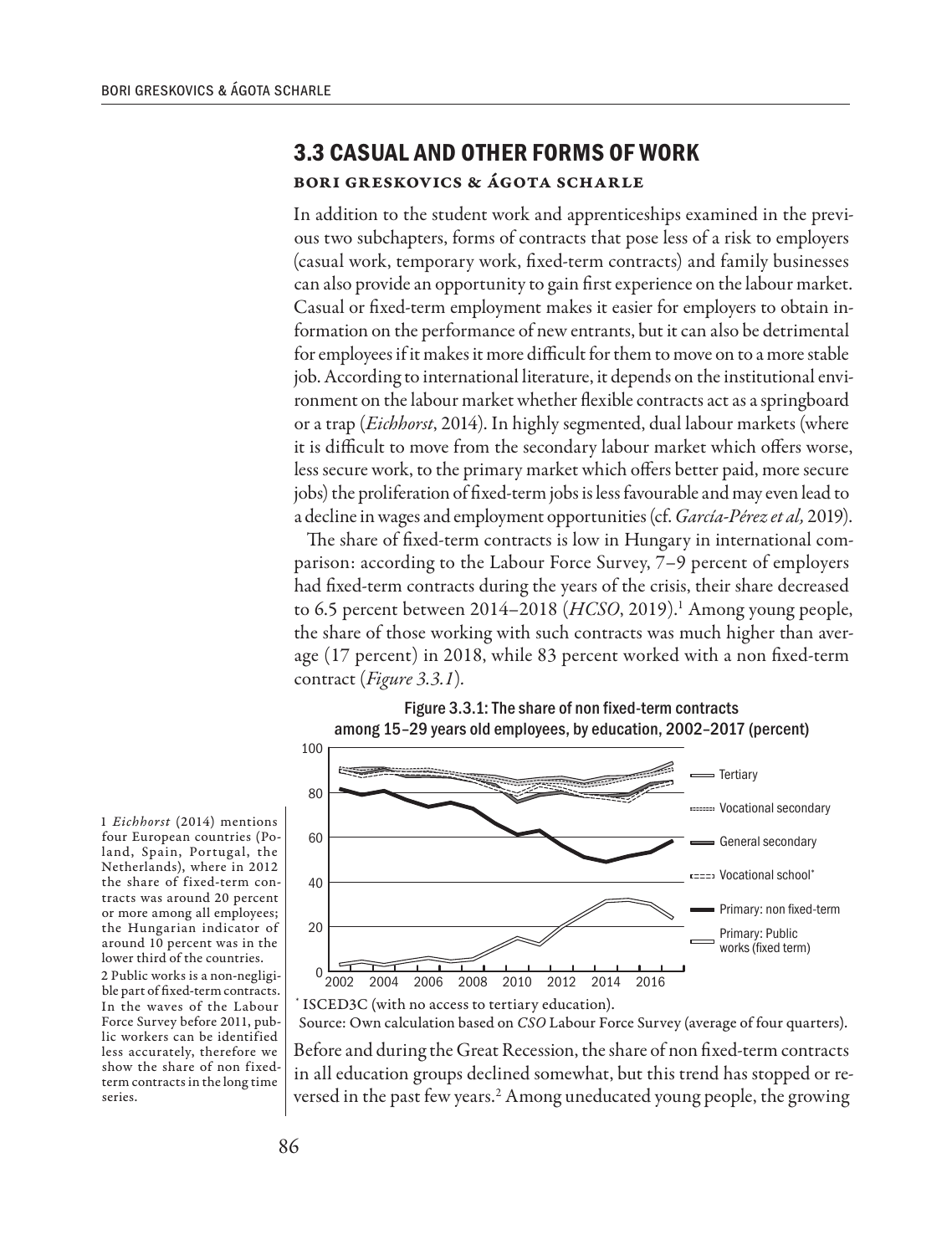share of fixed-term contracts is clearly related to the expansion of public works: in this group, an increasing amount of fixed-term contracts were signed in the framework of public works (*Figure 3.3.1*)*.*

However, the role of fixed-term contracts and other forms of contract with less risk for employers is not negligible: in the year of leaving school, a higher share of young workers enter into such a contract (*Table 3.3.1*)*.* The share of young people in their first job entering a non fixed-term contract was 20–30 percentage points lower than average.3 The difference is also related to the level of education: it seems that during the crisis (before 2013), employers concluded more fixed-term contracts with less educated entrants (at most with vocational training or with a general secondary education), while during the growth period they had more fixed-term contracts than those with vocational secondary education. Among women entrants, the share of those with fixed-term contracts is higher in both periods (and significant in almost all education groups).

| Table 3.3.1: Share of fixed-term contracts in the year of graduation among entrants |
|-------------------------------------------------------------------------------------|
| (without public works, percentage)                                                  |

|                           | 2008-2012 |       | 2013-2017 |       |
|---------------------------|-----------|-------|-----------|-------|
|                           | men       | women | men       | women |
| Vocational school or less | 33        | 35    | 37        | 43    |
| General secondary         | 44        | 42    | 24        | 44    |
| Vocational secondary      | 29        | 37    | 44        | 42    |
| Tertiary                  | 20        | 32    | 18        | 29    |

Note: Public works participants were excluded from both fixed term contracts and total employment (this may induce a small upward bias in the share of fixed term contracts between 2008 and 2012).

Source: Own calculations based on the *CSO* Labour Force Survey.

Casual work occurred in 1–2 percent of first jobs during the period examined; the share of new entrants to work as entrepreneurs or in the family business was only around 2–4 percent as well (slightly higher for men and lower for women).

Based on the above, descriptive data, it seems that among flexible forms of work, primarily fixed-term contracts can play a significant role in facilitating the school-work transition. Even if there is segmentation, the share of secondary jobs that do not offer progression does not yet reach the critical level experienced in Spain or Portugal.<sup>4</sup> Although it is true that the share of fixedterm contracts increased among the less educated after the crisis, this is not necessarily the sign of increasing segmentation, even as the share of fixed-term contracts in the total working population has been declining since the recession. It is also possible that as labour shortages worsen, and possibly with an increase in the range of wage subsidies offered to encourage the employment of young people, employers become more open to giving a chance to jobseek-public works.

3 The lower rate may also apply to newcomers to a given firm (but not as entrants), this was not examined.

<sup>4</sup> *Huszár–Sik* (2019) find that the there is indeed a secondary labour market in Hungary, however, based on their calculations, it cannot be ascertained if it equals or expands beyond